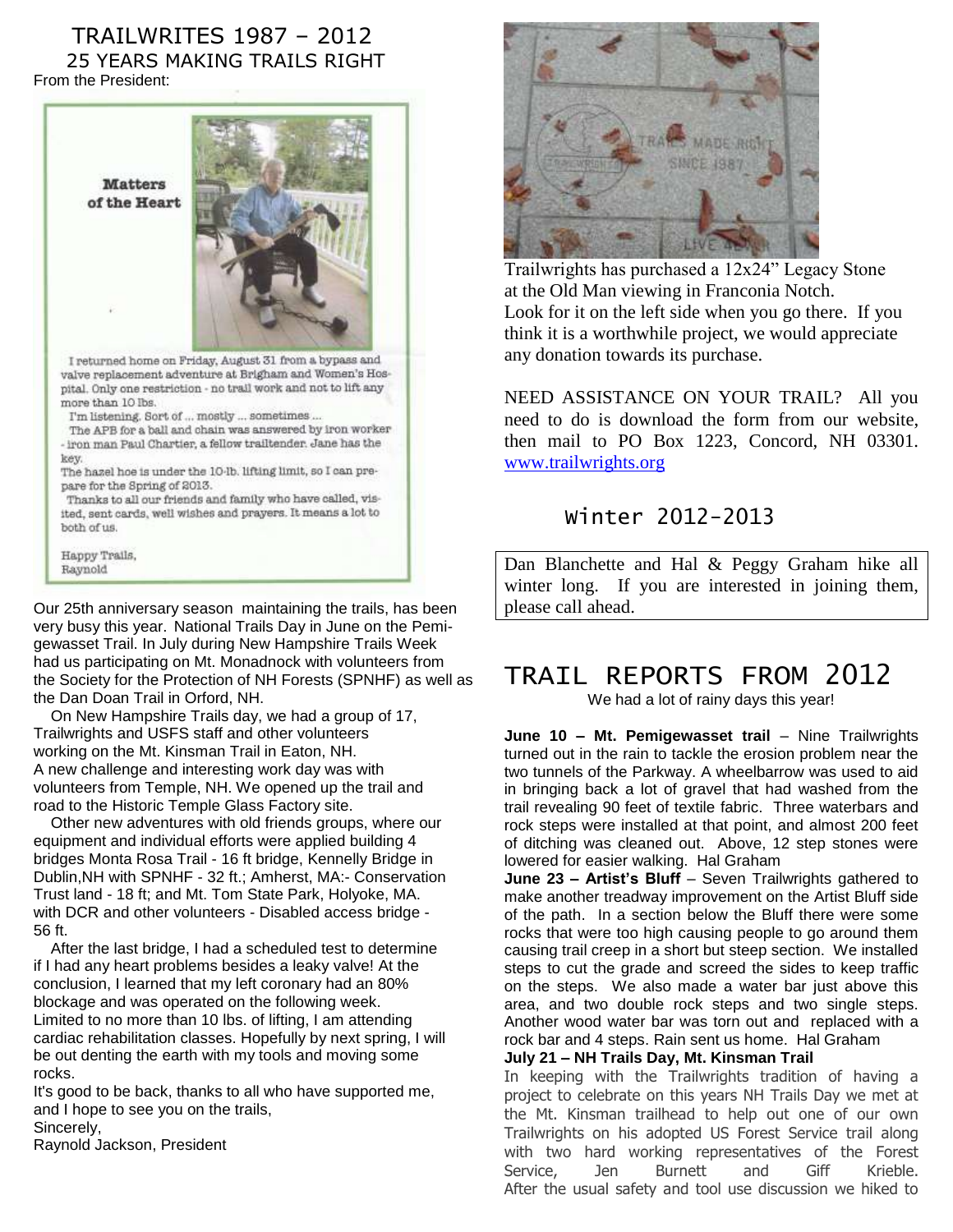

the first project just over and on the Forest where we met a 14" Birch tree smack in the way of the first project which was a wet area with seeps. Chris dispatched that in hurry with a little help from Darrell. Dave and his crew installed 100 linear feet of trailside drainage ditch to get the water moving into a newly installed waterbar that should handle the new flow. They also installed rock steps and rocks set stones in the treadway. As usual they ran into a rather large rock that had to be moved for the water bar. All this was followed with a covering of soil.

Meanwhile a little farther up the trail Gene and Giff and a crew tackled a wet and very rocky 50 foot section



with seeps. Drainage was installed in two places to take the water to an existing water bar hopefully controlling the seeps. They then placed some 15 smaller steps stones to harden and then filled between with soil.

At the same time Hal and Jen led a crew on another wet area digging another 75 foot trailside ditch with another ditch emptying into that one to drain the area. Darrell with

help from Hal and Glenn installed 4 step stones to harden and improved the water bar outlet at the start of this section and used a good deal of gravel, soil from the waterbar outlet to fill around the step stones. Finishing up this section the crew with Hal and Darrell in charge moved up hill to install a new rock water. At the Bald Knob Spur trail jct. Bruce and Jeremy tackled a bog bridge that was in serious disrepair, removed the pieces, and started draining the immediate area in the hopes a new bridge would not be needed. A natural spring and seeps caused the flooding and mud in this area. The natural spring outflow was cluttered with a tangle of blowdowns, roots and rocks that were then removed. A 14 foot ditch was dug along the uphill side of the trail to the spring and then across the trail and approximately 16 feet into the outflow area. Rock steps were placed to reinforce the sides of the ditch across the trail and cobble stoning in the muddy section of trail. Thus the need for a bog bridge was eliminated.

In all there were 15 Trailwrights working  $7$  hours = 105 hrs. and two Forest Service workers for 5.5 hrs.= 11hrs. for a



total 116 hours. A really fun day with a lot accomplished. Thanks go out to all for the hard work but even better a good day protecting this particular resource. Bruce Richards. May there be many more days such as this one.

**Aug. 11 – Temple Glassworks project** – 7 Trailwrights and 7 Temple volunteers accomplished the primary task for the day, and more. 75 feet of ditch was realigned and hardened while at the same time leveling,

widening, and smoothing the trail surface. One seasonal wet area was ditched to promote water to drain rather than pond. Another crew worked on encouraging water to drain



through a stone wall to limit the ponding that occurs there and to allow for the soils to dry out. It looks like it will be a future bridge project. In addition 4 new waterbars were installed and a handful of rocks were plucked from

the trail surface. We were able to move a good sized rock using the Walk-E-Dog winch. Pizza was provided at the Town Hall by the Project sponsors. Bob Spoerl.

**Aug. 18 – Mt. Pemigewasset Trail** – 8 hard workers helped remove two bad log bridges and put in steps over the water crossings and in a steep section just above. Hal Graham

**Sept. 8 – Chocorua Mtn. Club -** Morning weather was not promising with low clouds and fog on the drive in. It turned out to be a perfect day for playing in the water. After meeting at the little bridge at Chocorua Lake a crew of 6 headed to the trail-head. Forest Service gave us permission to take a vehicle in behind the gate so the trailer was right at the work-site. We used the Clydesdale winch and the walk-e-dog winch (a Chinese Griphoist copy). We used both winches a couple of times and additional cables, chains, and straps in multiple configurations but we were not able to use a high-line as initially proposed due to the size of the stones we chose and distances the rocks had to be moved. Five stones were moved into place to make the crossing easier for all. Workers were Dave Dick, Bob Spoerl, Bob Seston, Howard Mathews, Jean-Sebastien Roux, Bernie Calder and Tim Twitchell. Bob Spoerl